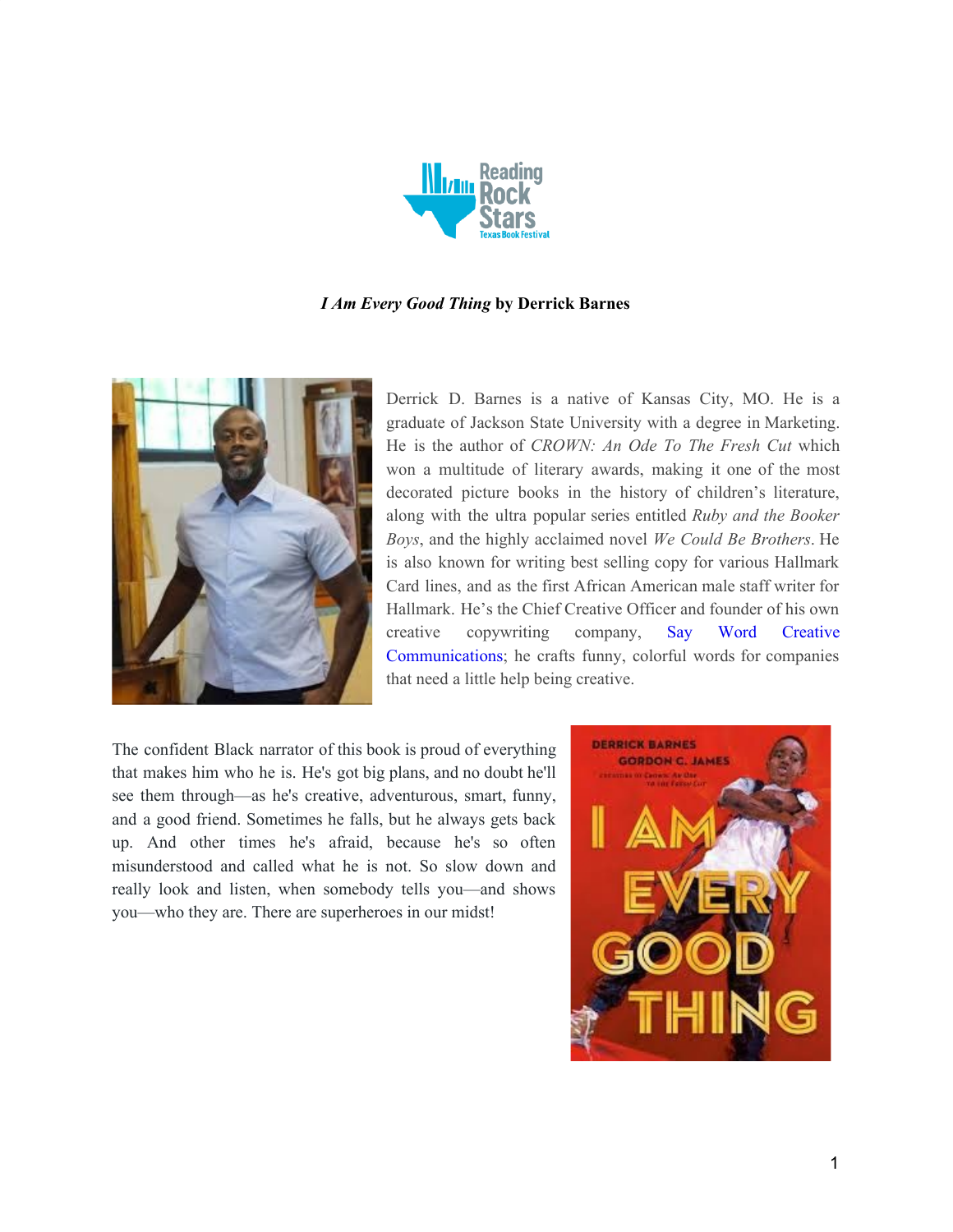## **RRS connection to TEKS: Please refer to TEKS for English Language Arts and Reading:**

- *● Comprehension skills*
- *● Response skills*
- *● Author's purpose and craft*
- *● Composition I: listening, speaking, reading, writing, and thinking using multiple texts--writing process.*
- *● Composition II: listening, speaking, reading, writing, and thinking using multiple texts--genres.*
- *● Inquiry and research*

# **Relevant Vocabulary:**

- Black joy
- Self-love and respect
- Curiosity
- Creativity
- Bravery
- Kindness
- Humor
- Difference maker
- Leader
- Astronaut
- Scientist
- Scholar and Explorer
- Champion
- Ancestor
- Empowerment
- Community Cultural Wealth

#### **Pre-reading engagement:**

- What does an author do? Think about the title of the book? What does it tell us about the book?
- What do you think the book will be about?
- What does an illustrator do? Find out more about illustrator Gordon C. James.
- Look at the artwork. What do you see? How does the artwork make you feel?
- Read the author's biography together. What did you learn about Derrick Barnes?.

# **While/post reading engagement:**

- What is the boy in the story like? What words could you use to describe him?
- What's the best thing about being you? Make a drawing to show us all of your strengths.
- What are some things this boy is good at?
- You all have so many strengths too! Turn and talk to your neighbor and tell them what things you know you are good at.